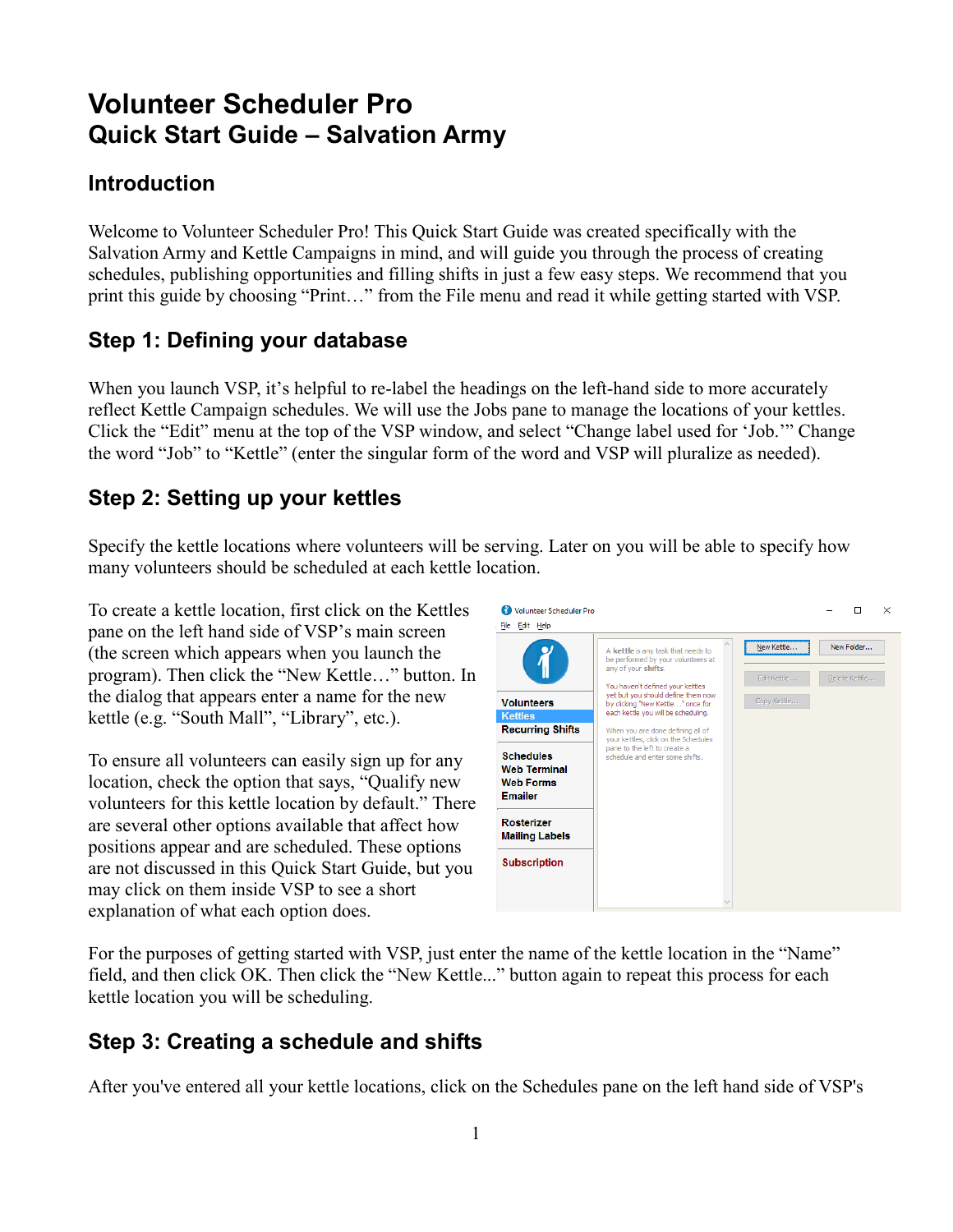main screen and enter the start and end dates for a schedule. Clicking the calendar icons to the right of the date fields will produce calendars from which you can select the dates. After you have entered your schedule's start and end date, click the "Create…" button. A window will open that contains a blank schedule spanning the date range you specified.

Now you'll want to create your shifts:

- 1) Click on a day in the calendar on which one of your shifts take place.
- 2) At the top of the schedule window, click the "New Shift..." button.
- 3) In the dialog that appears, set the start and end time for the shift by clicking on the hours or minutes and typing in the correct value – or by using the arrows next to each value.
- 4) If the shift repeats on other days of the week, click the dropdown for "Repeats" and then click on the days of the week. (The other instances of this shift will automatically be created for you, both in this schedule and in your future schedules.)

| Sunday, Dec 4, 12:00 PM - 1:00 PM                                                         |                       |
|-------------------------------------------------------------------------------------------|-----------------------|
| Start time: 12 - : 00 - PM<br>End time: $1 \oplus 00 \oplus \text{PM}$ (duration: 1 hour) |                       |
| Repeats: Daily: Every day<br>Just bety een particular dates                               |                       |
| Select the days to repeat this shift:                                                     | ×                     |
| <b>Thu</b><br>Mon<br><b>Tue</b><br>Wed<br>Sat<br>Fri                                      | <b>Sun</b>            |
| Kettle requirements                                                                       | Clear                 |
| North Malls<br>Wincos<br>Walmarts<br>Metros<br><b>Giant Tigers</b>                        | 0<br>0<br>0<br>o<br>Ō |
|                                                                                           |                       |
|                                                                                           |                       |
| Cancel                                                                                    | OK                    |

5) Next, specify how many volunteers are required at each kettle location for this shift. Select a kettle from the list by clicking on it and then type the number of required volunteers for that

location. (You can also use the arrows that appear below the kettle location list to adjust this number.)

6) Once you have configured this shift for the correct times, days, and required volunteers for each kettle location, click OK. Then repeat this process for all your other shifts.

When you have finished creating all your shifts, choose "Save" from the File menu at the top of the schedule window. A dialog will open asking you to enter a name for the schedule. Be sure the box is checked to "Make this schedule live now" and select the option to "Just use the default layout and options for now," and then click OK.

### **Step 4: Entering your volunteers**

Now that the schedule is saved, it's time to get your volunteers into the database. There are three ways to do so:

- 1. **Import existing volunteers' contact information** from a .csv (Excel) or .txt file. For help importing volunteers, please refer [this article](http://rotundasoftware.screenstepslive.com/s/VSP/m/setting_up_vsp/l/6802-how-do-i-import-my-volunteers-from-a-spreadsheet) in VSP's Complete Documentation.
- 2. **Email your organization's enrollment form to a list of contacts**. As people enroll, they are added as a volunteer to the database and can sign up for shifts at the same time. See below for more information.
- 3. **Enter your volunteers' information manually one volunteer at a time**. See the section below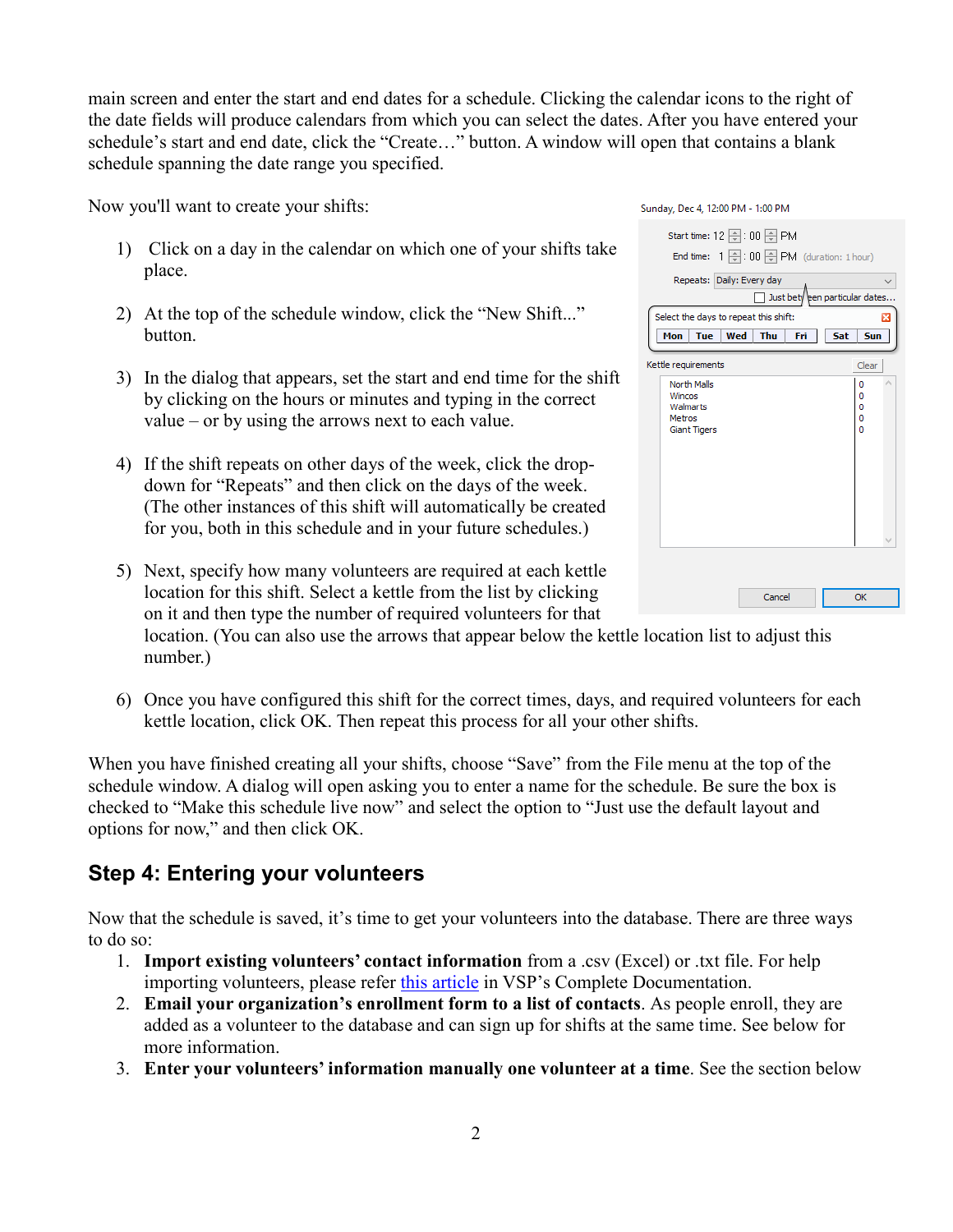for information on manually entering volunteers.

#### **Using the Enrollment Form**

VSP's enrollment form is an online form that potential volunteers can use to both register their personal contact information to be added to your database, and sign up for open positions. To see the enrollment form, click on the Web Terminal pane on the left hand side of VSP's main screen. At the top of the pane, click "Web Terminal Settings" and then click the Enrollments pane on the left. The Enrollment URL at the top is the direct link to your form, which you can send to volunteers.

For more information on customizing enrollment forms, please refer [to this section of the](http://www.rotundasoftware.com/volunteerschedulerpro/resources/onlineDocumentation/1/en/topic/web-terminal-settings#Enrollments)  [documentation.](http://www.rotundasoftware.com/volunteerschedulerpro/resources/onlineDocumentation/1/en/topic/web-terminal-settings#Enrollments) There is also a [video tutorial](http://www.rotundasoftware.com/volunteerschedulerpro/common/tutorials/playTutorial.php?demoID=86) on the topic. Enrollment forms are a great way to invite volunteers to sign themselves up.



#### **Manually entering volunteers**

Click on the Volunteers pane on Volunteer Scheduler Pro's main screen and then click the "New Volunteer…" button for each volunteer you are scheduling. Enter the first and last name of the new volunteer, and add his or her email and contact information. You can create and enter values for custom fields by clicking the "Edit custom fields..." button. By default all volunteers will be qualified in all kettle locations.

The rest of the settings on the right hand side of the dialog are used to track volunteer availability and preferences. **You will not need to use these sections** if you are primarily having volunteers sign up for shifts online. You will only need to use the "Shift

preferences" and "Preferred serving frequency" sections if you are using the auto-scheduler.

When you are finished editing this volunteer's profile click the OK button. (For a detailed explanation of all the options available in the Edit Volunteer dialog, refer to VSP's Complete Documentation.)

### **Step 5: Scheduling volunteers**

Once you have created your schedule and imported/entered volunteers, you are ready to start scheduling volunteers. (Note: if using Enrollment forms, volunteers may have already signed up for shifts and you may skip this step).

There are two common methods used to schedule Kettle Campaigns: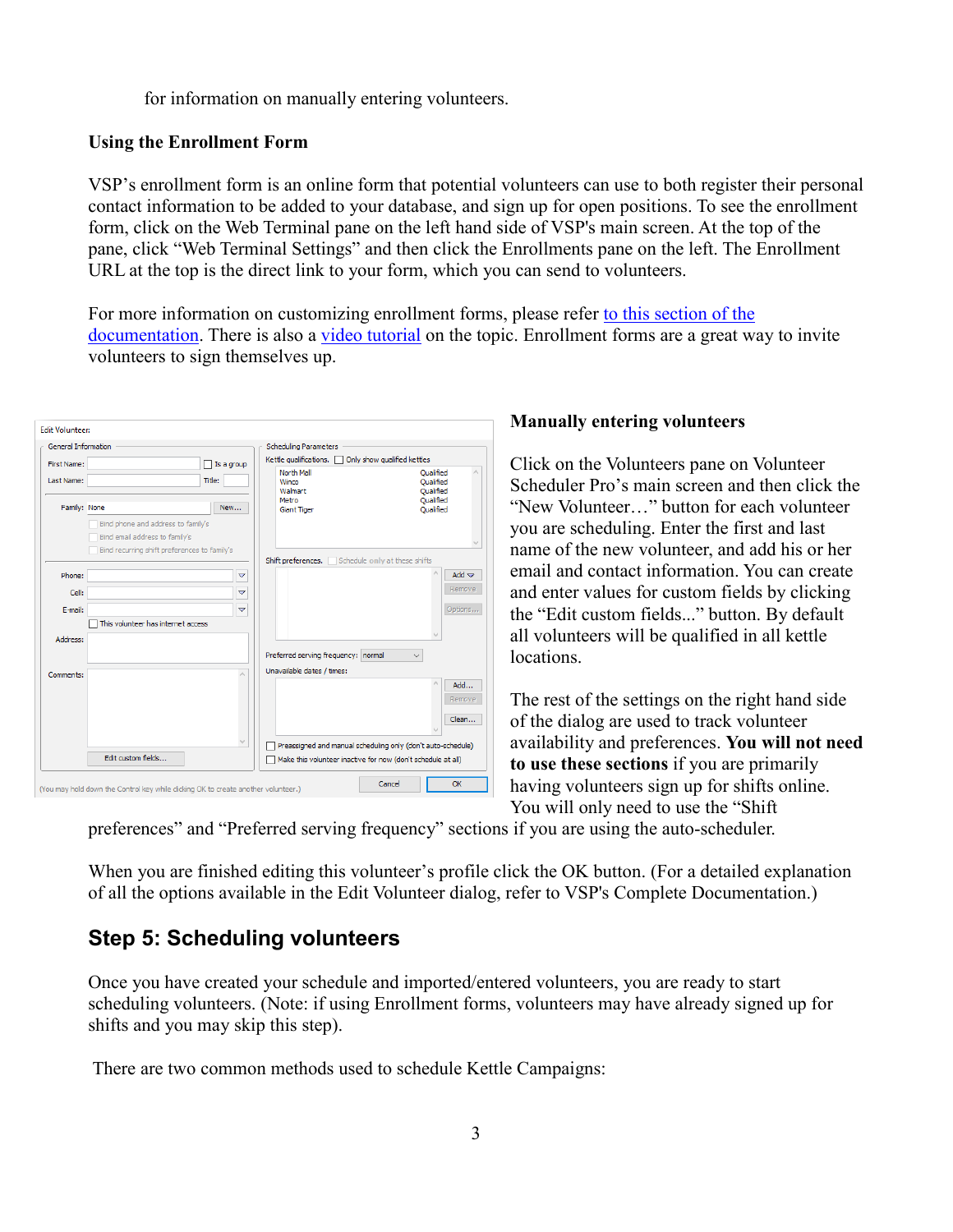- 1. Volunteers sign up for shifts online
- 2. You manually add volunteers to particular shifts

#### **Volunteers sign up for shifts online**

To see how volunteers will sign up for shifts online, click on the Web Terminal pane on the left hand side of VSP's main screen, and click the "Login as..." button. Choose a volunteer to login to the Web Terminal as if you were that person. Once you are logged in, click on the "Full Schedules" tab at the top of the page, and then click on an unfilled position to sign up for a shift. Once you submit the request, go back into VSP (minimize or close the web browser window), and click on the Web Forms pane on the left hand side of VSP's main screen. You'll see an "Assignment form" in the list that represents the assignment request you submitted online. To actually make the assignment in the schedule, select the form and click the Process Form button. (You can also set up these forms to be automatically processed, so the assignments are made in real time as soon as the forms are submitted.)

When you are ready to introduce VSP to your volunteers:

- 1) Go to the Announcements pane on the left side of the program window.
- 2) Click on the "Templates" button at the top of the window, select "Preconfigured" and from there select, "Introductory email – schedule finalized" and click "Use."
- 3) We recommended adjusting this template for the Salvation Army. Because we are asking volunteers to sign up, read through and adjust the intro paragraph accordingly. We do want to leave the WebTerminal tokens, as these will provide volunteers with their usernames and passwords to login; they are like mail-merge fields and will populate automatically.

Here we have modified the template to work best for Kettle Scheduling needs, which you may copy and paste into VSP (using the Edit menu at the top of the VSP window):

Dear {{FullName}},

We are pleased to announce that we are putting into place a new system that will make scheduling much easier for everyone! Using this online system you'll be able to sign up for positions online. You'll also be able to check your schedule from anywhere and easily find a substitute when you can't make one of your scheduled dates. For information and help on how to use this system, please watch this [short video.](http://www.rotundasoftware.com/volunteerschedulerpro/common/tutorials/playTutorial.php?demoID=59)

After watching the video, you can log in to the "Web Terminal" using the link below, and from the Full Schedules tab begin signing up for shifts:

{{WebTerminalHomePageLink}}

Username: {{WebTerminalUsername}} Password: {{WebTerminalPassword}}

If you have an iOS or Android device, you can download a free app that will make it easier to view your scheduled dates or request and accept subs from your mobile device! Follow these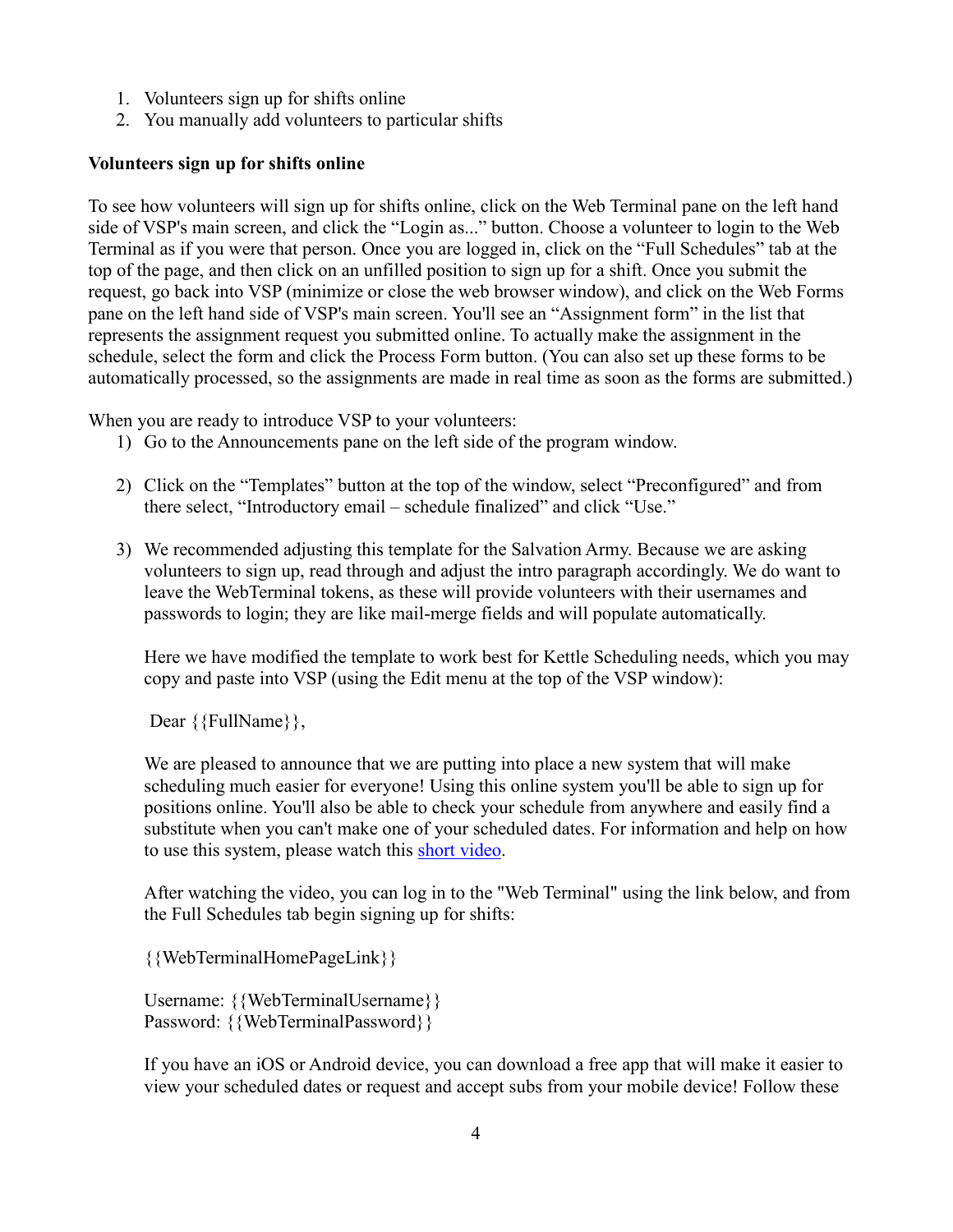steps to get started:

1. Go to th[e App Store](https://itunes.apple.com/us/app/volunteer-scheduler-pro/id841132910?mt=8) or [Play Store](https://play.google.com/store/apps/details?id=com.rotunda.common.vsp) on your device and download the "Volunteer Scheduler Pro" app.

2. Open the app and enter the following under Organization ID:

#### **{{OrganizationWebIdentifier}}**

3. Enter your Web Terminal Username and Password to log in.

If you have any questions just email me by clicking the reply button. Thank you so much for your help!

- 4) Review the subject line, and then click the "Preview" button. Click OK in the token options window that will appear. In the list of names that appears on the right, click on a name once to preview how the email will look for that individual.
- 5) When ready, click the "Send" button to send this as an email, and volunteers can begin signing up for shifts.
- 6) For any volunteers without internet access, use "Print" in the drop-down menu to the right of the sent email and choose "Copies for those without internet access." These volunteers may continue to reach out over the phone, in person, or whichever method they have been most comfortable with, and as the scheduler you can manually place them or adjust assignments. See the next section for help with manually scheduling volunteers.

#### **Manually schedule volunteers**

Open the saved schedule you created by clicking on the Schedules pane on the left hand side of VSP's main screen, selecting the schedule, and then clicking the "Open Schedule" button. Then click on a day in the calendar view that contains a shift. Click on one of the empty positions in the shift and you'll see that the volunteer list on the right side of the window shows the volunteers that are eligible and available to fill the selected position. VSP displays volunteers with scheduling conflicts in red and orange. For example, if a volunteer is already scheduled at that shift, his name will appear red to warn you not to schedule him in the selected position. To fill the position with one of the volunteers in the list, double click or drag and drop the volunteer to assign them.

### **Step 6: Setting up the Web Terminal**

As volunteers sign up for positions online, these changes will appear inside of VSP as web forms. To allow assignments and enrollment forms to process in real time, it is recommended you turn on the automatic processing option for web forms:

- 1) Go to the Web Terminal pane in VSP, and click the "Web Terminal Settings…" button at the top.
- 2) In the Settings window that opens, click on Enrollments on the left. To process new volunteers and their assignments automatically, check the option for "Automatically process enrollment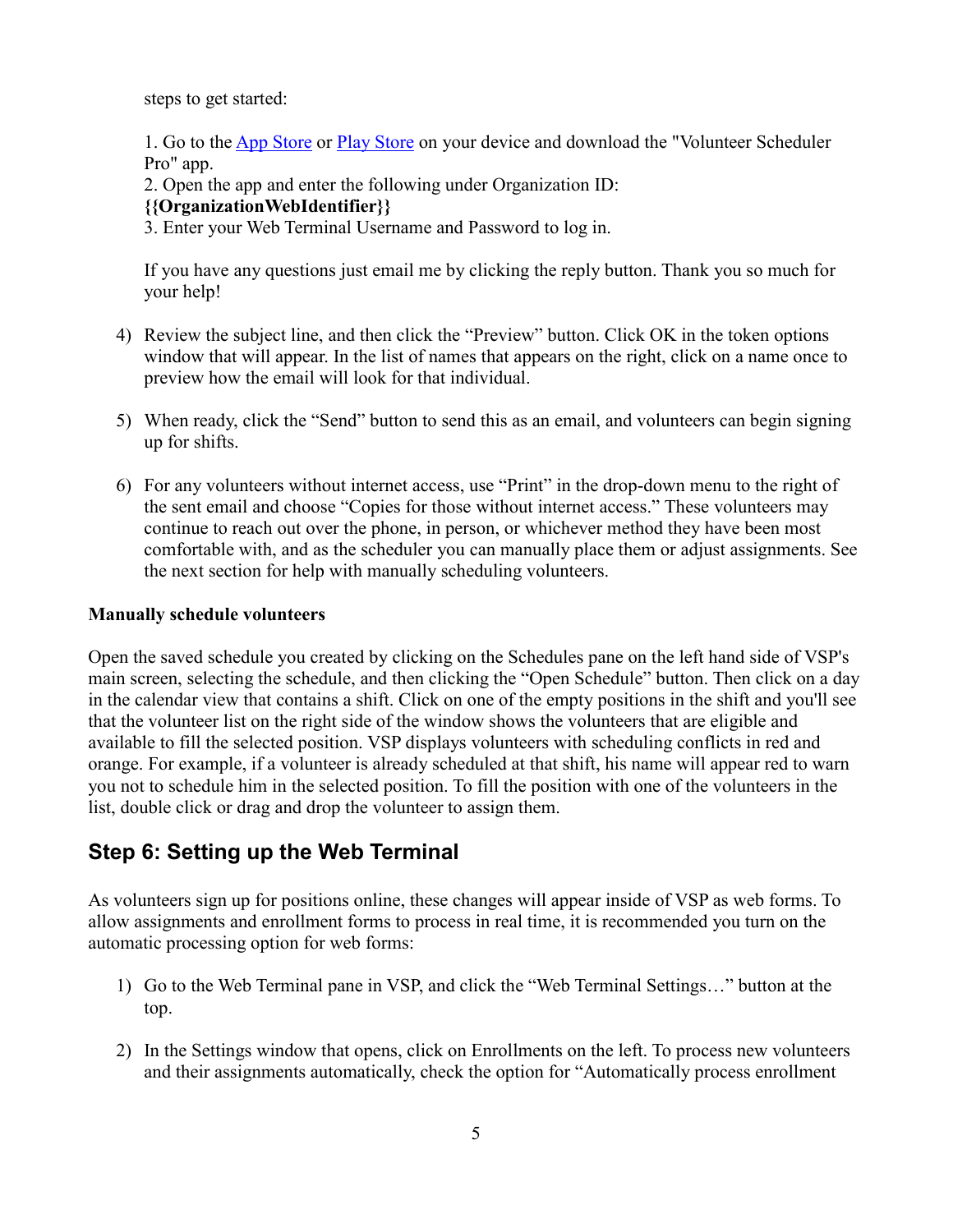forms."

- 3) From the same window, click on Assignments on the left, and check a similar "Automatically process assignment forms" to absorb self-sign up's in real time.
- 4) Click on the Swap Requests heading on the left, and check the "Automatically process swap requests" option here to process these in real time as well. A pop-up will confirm if you would also like Swap Accepts to be automatic – select "Yes."
- 5) Click OK in the Settings window, and then click the Commit Changes button to save these changes.

#### **Auto Reminders**

You can configure VSP to send automatic email to volunteers before they are scheduled to serve:

- 1) Go to the Web Terminal pane in VSP, and click the "Web Terminal Settings…" button at the top.
- 2) In the Settings window that opens, click on Auto Reminders on the left.
- 3) Check the box "Send automatic email reminders." and optionally click on the number of days to adjust how early a reminder email is sent.
- 4) Where the subject line for the reminder appears, feel free to customize, and click the "Edit Email Body…" button to customize the reminder email that is sent out. (Note: the tokens in this email affect the deliverability of the mail, and we recommend adjusting the text around the tokens only.)

#### **Customizing the Web Terminal**

The text we see inside of the program, when we click on the Web Terminal pane on the left, is the same volunteers will see when they login. First it is a good idea to use the "Login As.." button at the bottom, pick any name and login as someone (if you have manually entered any volunteers). This will take you to the login page so you may see the Web Terminal from a volunteer's perspective.

Within the program, from the Web Terminal pane click on any of the text in the tabs to change and customize for your organization.

### **Conclusion**

You've just seen how easy it is to create schedules, publish opportunities and fill shifts using Volunteer Scheduler Pro. The program also contains hundreds of other features that were not covered in depth in this Quick Start Guide. Highlights include VSP's Annoucements, hours scheduled reporting, attendance tracking, text message blasts, and more. For an inventory and explanation all of VSP's features please